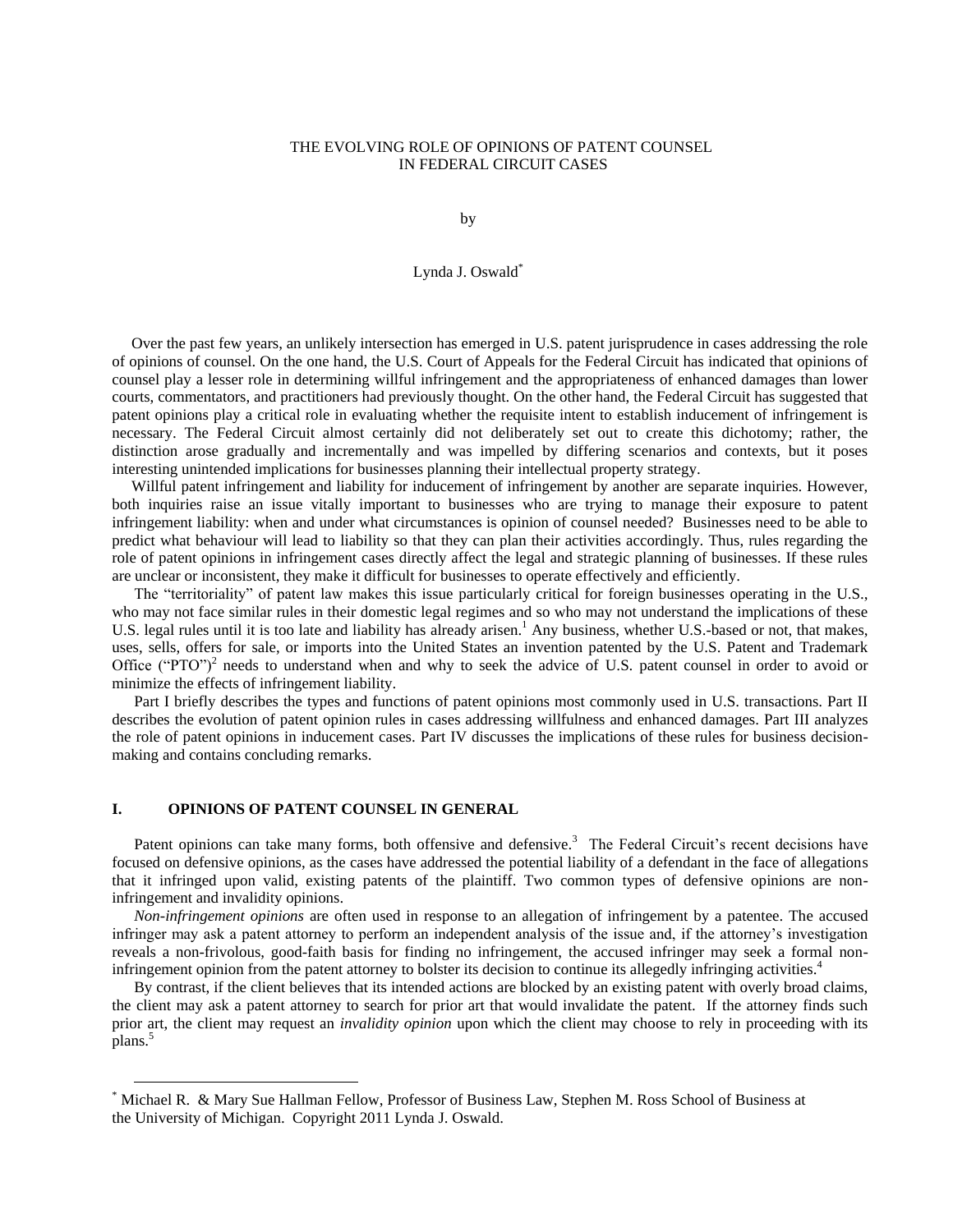A somewhat less common type of defensive opinion is the *unenforceability opinion*, which is used when patent counsel concludes that the patent at issue is unenforceable (e.g., because the patentee defrauded the patent office during prosecution).<sup>6</sup>

A fourth type of patent opinion is the *product clearance* or *freedom to operate* opinion. This opinion is typically sought by a company about to launch or develop a new product. Before committing itself to action, the company may ask patent counsel to search for patents that might potentially be infringed by the new product and to provide an analysis in the form of a product clearance opinion. To the extent that problematic patents are identified, the company may then ask for a non-infringement, invalidity, or unenforceability opinion.

## **II. PATENT OPINIONS IN WILLFULNESS / ENHANCED DAMAGES CASES**

The role of opinions of counsel in willfulness/enhanced damages cases is a complicated one, arising out of both the intricacies of the Patent  $Act^7$  and the evolution of Federal Circuit case law. The topic also has important implications for the attorney-client privilege and the work-product doctrine, two important cornerstones of the American adversarial system.

The Patent Act provides for enhanced damages (i.e., the court may award up to treble damages<sup>8</sup> and/or reasonable attorney fees).<sup>9</sup> Although the statute provides no standard for determining when enhanced damages are appropriate, the courts have determined the enhancement of damages requires a showing of willful infringement.<sup>10</sup> Such a showing permits, but does not require, an award of enhanced damages;<sup>11</sup> ultimately the determination to award such damages lies in the discretion of the trial court.<sup>12</sup>

Defendants face a significant risk of enhanced damages in patent infringement cases. The plaintiff alleges willfulness on the part of the defendant in the vast majority of complaints.<sup>13</sup> In cases where a jury is the fact-finder and finds that infringement exists, the jury also finds that the infringement was willful in over  $70\%$  of the cases.<sup>14</sup> If the judge is the fact-finder, infringement is found to be willful in over 50% of the cases in which infringement is found.<sup>15</sup>

The role of patent opinions in establishing willfulness, and hence the availability of enhanced damages, has changed dramatically over the past several years. While superficial analysis suggests that the role of such opinions has been greatly diminished, a more nuanced analysis indicates that opinions of counsel continue to play an important role in the willfulness setting.

### **A.** *Underwater Devices*

For almost three decades, the leading case on patent opinions in willfulness cases was *Underwater Devices Inc. v. Morrison-Knudsen Co*., <sup>16</sup> a 1983 decision of the Federal Circuit. The court there held that a party with actual notice of another's patent had an affirmative duty of care to avoid infringement. This included "the duty to seek and obtain competent legal advice from counsel before the initiation of any possibly infringing activity."<sup>17</sup> In fact, the court stated that opinion of counsel is "crucial to the analysis" of willfulness, although not dispositive.<sup>18</sup>

The *Underwater Devices* rule flowed from a concern by the Federal Circuit that patent rights were not being adequately respected. The Federal Circuit itself had been created by Congress just a year prior, in 1982, "at a time when widespread disregard of patent rights was undermining the national innovation incentive.<sup>19</sup> This disregard was exemplified in the facts of *Underwater Devices*, where the infringer's (non-patent) attorney did not seek review from patent counsel but merely advised the client to refuse to discuss the payment of a royalty to the patentee once the existence of the patent was brought to its attention. The attorney's memorandum to the client noted that "[c]ourts, in recent years, have—in patent infringement cases—found the patents claimed to be infringed upon invalid in approximately 80% of the cases."20

Two aspects of *Underwater Devices* were particularly troubling. First, the *Underwater Devices* court explicitly created an affirmative duty of due care in patent willfulness cases, stating:

Where  $\ldots$  a potential infringer has actual notice of another's patent rights, he has an affirmative duty to exercise due care to determine whether or not he is infringing. Such an affirmative duty includes, *inter alia*, the duty to seek and obtain competent legal advice from counsel *before* the initiation of any possible infringing activity.<sup>21</sup>

Second, the *Underwater Devices* court expressly created a negative inference—i.e., a failure to obtain a patent opinion was presumed to show infringement. Although the attorney-client privilege was not directly implicated in *Underwater Devices*, it soon arose in other cases. In *Kloster Speedsteel A.B. v. Crucible, Inc.*, <sup>22</sup> the court stated that the accused infringer's "silence on the subject [of whether opinion of counsel has been sought], in alleged reliance on the attorney-client privilege, would warrant the conclusion that it either obtained no advice of counsel or did so and was advised that its importation and sale of the accused products would be an infringement of valid U.S. patents.<sup>723</sup>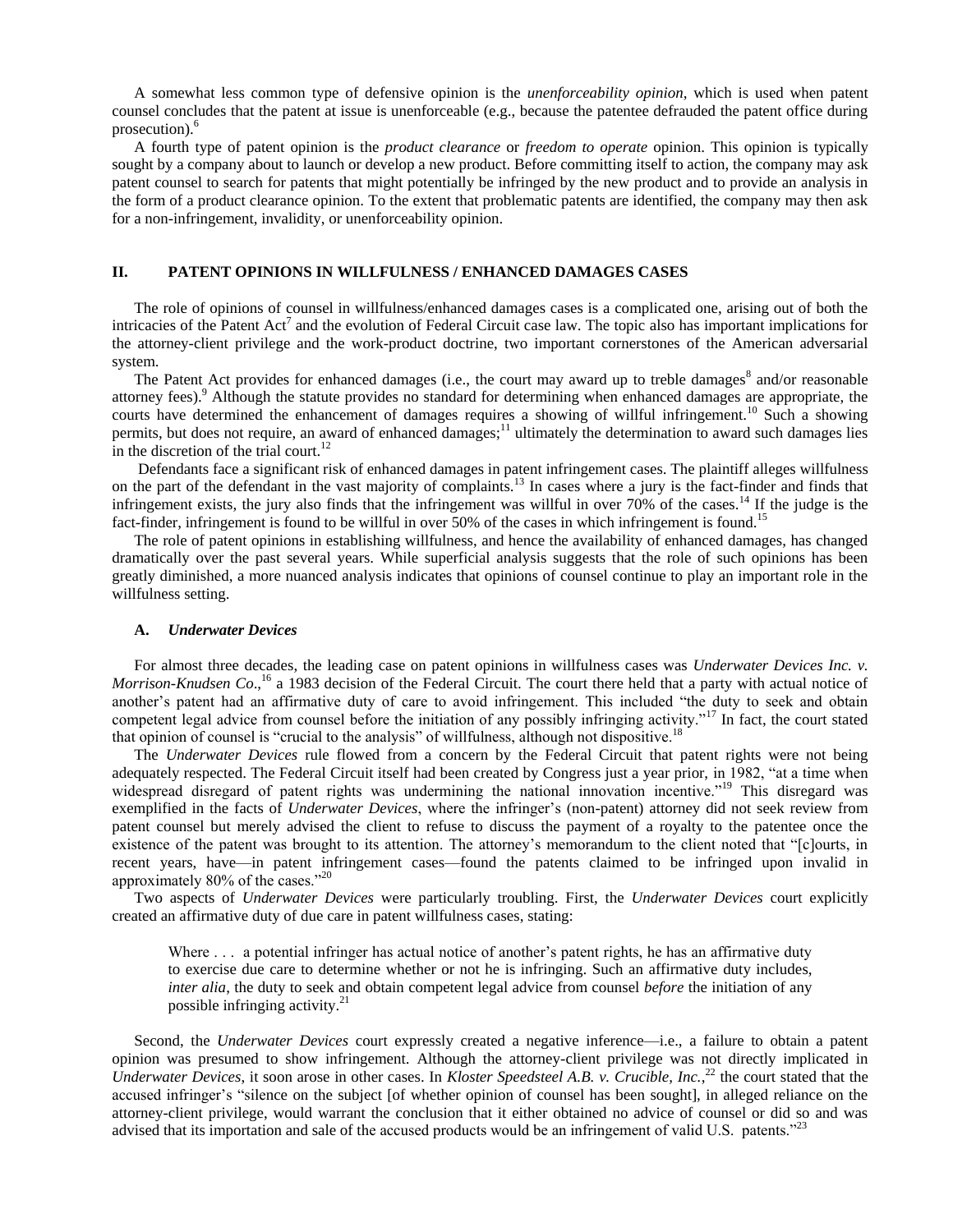Likewise, in *Fromson v. Western Litho Plate & Supply Co*., <sup>24</sup> decided in 1988, the Federal Circuit held that if a defendant failed to produce an opinion of counsel, "a court must be free to infer that either no opinion was obtained or, if an opinion were obtained, it was contrary to the infringer's desire to initiate or continue its use of the patentee's invention."<sup>25</sup> This adverse inference disturbed courts and commentators, who feared that patent case law was inappropriately eroding the attorney-client relationship that is at the heart of the U.S. adversarial system. In addition, the inference led to significant increased costs for businesses, who felt that they were required to obtain a patent opinion in all or most instances, lest they face automatic enhanced damages in the event of infringement.

Finally, after a decade of uncertainty and disarray in the lower courts, the Federal Circuit sat en banc in 2004 to address this issue in *Knorr-Bremse Systeme Fuer Nutzfahrzeuge GmbH v. Dana Corp*. 26

#### **B.** *Knorr-Bremse*

In *Knorr-Bremse Systeme Fuer Nutzfahrzeuge GmbH v. Dana Corp*., <sup>27</sup> the adverse inference created in *Underwater Devices* was explicitly overruled. The *Knorr-Bremse* en banc court held that a defendant has an affirmative duty to avoid infringement, but that no adverse inference could be drawn from the defendant either failing to get opinion of counsel or invoking the attorney-client privilege when asked about the issue. The court noted that the adverse inference had evolved from a "focus . . . on disrespect for the law"<sup>28</sup> and not from a specific judicial intent to disregard the attorney-client relationship. However, the court found, the pendulum had swung too far, and the inference was placing too great a strain upon the attorney-client relationship.

In *Knorr-Bremse,* three defendants had been found liable for infringement and willful infringement at trial. No damages were awarded, because there had been no sale of the infringing products, but the trial court did award the patentee, Knorr-Bremse, partial attorney fees.<sup>29</sup> One defendant had consulted European and U.S. legal counsel about Knorr-Bremse's patents, but declined at trial to either produce the opinions or to reveal the advice received, citing the attorney-client privilege. Another defendant stated that it did not seek its own legal counsel but rather depended upon the advice received by the first defendant.<sup>30</sup> The defendants argued on appeal that the trial court should not have drawn an adverse inference from either one of these situations.

As the *Knorr-Bremse* court discussed, the attorney-client privilege plays an important role in the American legal system. The U.S. Supreme Court discussed the privilege extensively in a 1981 case, describing it as the "oldest of privileges for confidential communications known to the common law,"<sup>31</sup> and stating that its purpose is "to encourage full and frank communication between attorneys and their clients and thereby promote broader public interests in the observance of law and the administration of justice.<sup>32</sup> The privilege, the Supreme Court said, "recognizes that sound legal advice or advocacy serves public ends and that such advice or advocacy depends upon the lawyer's being fully informed by the client." $33$ 

Only the client may waive the attorney-client privilege. If the privilege is waived (so that the client may offer into evidence relevant information from the relationship), *all* related information comes into evidence. This is viewed as a fairness issue. In the words of the Federal Circuit, the privilege cannot be used as both "a sword and a shield," permitting favourable information to come into evidence, but keeping out unfavourable information.<sup>34</sup>

"Work product protection," a related doctrine, is "designed to balance the needs of the adversary system: promotion of an attorney's preparation in representing a client versus society's general interest in revealing all true and material facts to the resolution of a dispute.<sup>355</sup> Unlike the attorney-client privilege, which is absolute, work product protection is "qualified and may be overcome by need and undue hardship,"<sup>36</sup> but in most instances, the client may prevent the admission into evidence of the attorney's work product.

*Knorr-Bremse* made two important rulings regarding the role of opinion of counsel in willfulness/enhanced damages case. First, it is *not* appropriate to draw a negative inference from invocation of the attorney-client and / or work-product privilege with respect to willfulness,<sup>37</sup> because doing so "distort[s]" the attorney-client relationship.<sup>38</sup> Second, it is *not* appropriate to draw a negative inference from a defendant's failure to obtain legal advice with respect to willfulness.<sup>39</sup> The court found that there was no basis for applying a special adverse inference rule in patent cases when such a rule did not apply generally within the law.<sup>40</sup>

Although the *Knorr-Bremse* court continued to recognize the "affirmative duty of due care to avoid infringement of the known patent rights of others,"<sup>41</sup> thus preserving one critical aspect of *Underwater Devices*, the court held that no longer would "the failure to obtain an exculpatory opinion of counsel" create an adverse inference or a presumption that the opinion would have been unfavourable.<sup>42</sup> Rather, determinations of willful infringement were to evaluated based on ―the totality of circumstances, but without the evidentiary contribution or presumptive weight of an adverse inference that any opinion of counsel was or would have been unfavourable.<sup> $343$ </sup>

*Knorr-Bremse* left several important issues unanswered. For example, in 2006, the Federal Circuit addressed the scope of waiver that resulted from assertion of the advice of counsel defense in willfulness cases in *In re Echostar Commun. Corp.*<sup>44</sup> The *Echostar* court held that if an accused infringer relied upon in-house counsel's advice to refute a charge of willfulness, that reliance constituted waiver of the attorney-client privilege.<sup>45</sup> Moreover, the waiver also operated to waive product protection and the attorney-client privilege on all communications involving that subject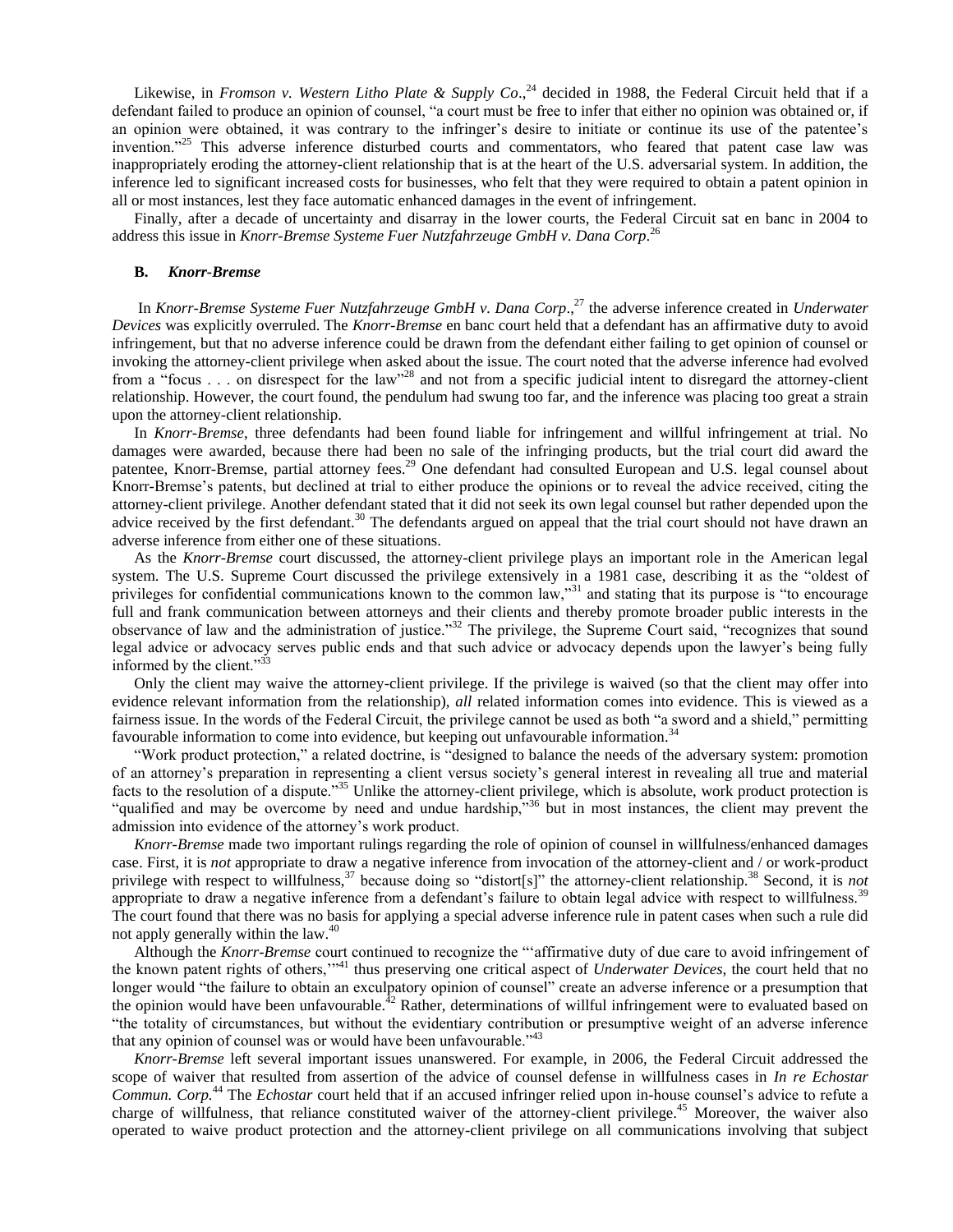matter, as well as any documentation of such attorney-client communications.<sup>46</sup> The impact of these successive decisions upon the attorney-client relationship was substantial and so, ultimately, the Federal Circuit held yet another en banc sitting in 2007, this time address specifically the intersection between willfulness and the attorney-client privilege and work product protection.

### **C.** *Seagate*

In Re Seagate Tech. LLC,<sup>47</sup> a 2007 en banc decision of the Federal Circuit, radically changed the law regarding the impact of obtaining / not obtaining patent opinions in willfulness cases. Although at first glance *Seagate* seemed to diminish the role of patent opinions in infringement cases, a closer look suggests that the decision, at least in some respects, actually enhances the attractiveness of seeking such opinions as a strategic matter.

The accused infringer, Seagate, had obtained three invalidity and nonenforcement opinions from its patent counsel.<sup>48</sup> The trial court ruled that if Seagate relied upon any of those opinions in its defense, it waived the attorney-client privilege for all communications between it and any of its counsel, including trial counsel and in-house counsel, concerning the subject matter of those opinions.<sup>49</sup>

The Federal Circuit used this case an opportunity to revisit both the affirmative duty of care that was articulated in *Underwater Devices* and reaffirmed in *Knorr-Bremse*, and to clarify the rules regarding waiver of attorney-client privilege and work-product protection. The *Seagate* court identified several decisions that had noted the "practical concerns‖ arising from *Underwater Devices*, particularly in the context of the attorney-client privilege and the workproduct doctrine.<sup>50</sup>

The *Seagate* court also emphasized the important role that the attorney-client privilege and work-product doctrine play in the American adversarial system of justice. Although an accused infringer must waive the attorney-client privilege in order to introduce exculpatory patent opinions, that waiver extends only to patent counsel, and does not require waiver of the attorney-client privilege with respect to trial counsel. As the Supreme Court has noted, trial counsel needs "a certain degree of privacy, free from unnecessary intrusion by opposing parties and their counsel."<sup>51</sup> The *Seagate* court thus announced a "general proposition" that "asserting the advice of counsel defense and disclosing opinions of opinion counsel do not constitute waiver of the attorney-client privilege for communications with trial counsel."<sup>52</sup> The *Seagate* court found that the same rationale should apply to the work-product doctrine, and that "as a general proposition, relying on opinion counsel's work product does not waive work product immunity with respect to trial counsel."<sup>53</sup>

More importantly, *Seagate* expressly rejected the affirmative duty of due care announced in *Underwater Devices*, a duty that had been defined in *Underwater Devices* as including ""inter alia, the duty to seek and obtain competent legal advice from counsel before the initiation of any possible infringing activity."<sup>54</sup> The *Seagate* court framed the issue as one of the proper standard for determining willfulness. The duty of care standard of *Underwater Devices*, the court found, set an inappropriately low threshold for willful infringement, something "more akin to negligence."<sup>55</sup> The correct standard, the *Seagate* court found, "required at least a showing of objective recklessness."<sup>56</sup>

Thus, the affirmative duty of due care, and the concomitant affirmative obligation to obtain a patent opinion, was expressly overruled.<sup>57</sup> Rather, to show willful infringement, the patentee now must "show by clear and convincing evidence that the infringer acted despite an objectively high likelihood that its actions constituted infringement of a valid patent.<sup>58</sup> Pre-litigation opinion of counsel may well be relevant in showing there was (or was not) such "objectively high likelihood" of infringement.<sup>59</sup> In addition, "the patentee must also demonstrate that this objectively-defined risk . . . was either known or so obvious that it should have been known to the accused infringer.<sup>800</sup>

This raises the question, of course, of what a patentee knew or should have known. Patent opinions play an important role in answering this inquiry. While neither an accused infringer's reliance on favourable advice of patent counsel nor an accused infringer's failure to produce a favourable opinion is "dispositive of the willfulness inquiry," it is, the *Seagate* court noted, "crucial to the analysis."<sup>61</sup>

Thus, *Seagate* creates an interesting split regarding the role of patent opinions in willfulness cases. On the one hand, the case could be read as diminishing the role of such opinions, as there is no longer an affirmative duty to seek them. On the other hand, by reiterating the importance of the attorney-client privilege and work-product doctrine, and by emphasizing the distinct roles of patent counsel and trial counsel, the *Seagate* court created an incentive for potential infringers to seek such opinions. No longer will accused infringers have to worry that by relying upon a patent counsel opinion in their defense will they be opening up their entire trial strategy to opposing counsel; however, obtaining and relying upon such opinions may well decrease the likelihood that the accused infringer will face enhanced damages. Thus, the net effect of *Seagate* may well turn out to be an increase in the frequency with which potential infringers seek such opinions, and that could well translate into increased respect for patent rights.

#### **D. Post-***Seagate* **Judicial Developments**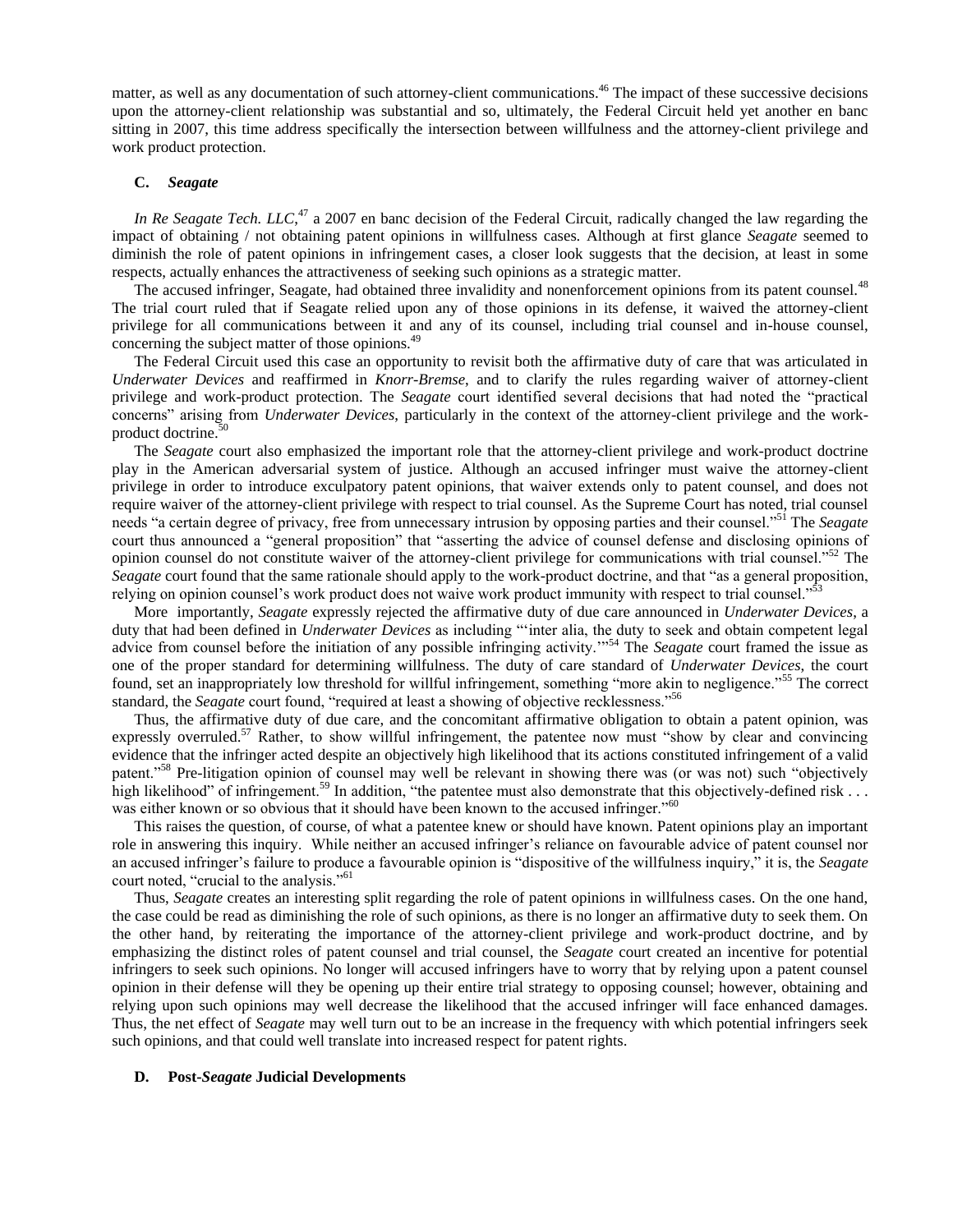Although *Seagate* seemingly limited the role of patent opinions in willfulness cases, it did not obviate their role<sup>62</sup> and such opinions remain important to willfulness determinations. In evaluating willfulness, the courts consider the "totality of the circumstances.<sup>563</sup> As one post-*Seagate* trial court noted:

Case law post-Seagate is split as to whether lack of opinion of counsel is still a valid factor that can be considered by the jury in determining willfulness of infringement. Many courts seem to have concluded that, while there is no longer any "adverse inference" from the failure to obtain opinion of counsel, it is still a factor to be considered in the "totality of the circumstances" approach.<sup>64</sup>

The court went on to note, however, that "[a] number of courts . . . have interpreted *Seagate* differently, concluding that lack of opinion of counsel cannot be considered by the jury at all."65

Once the fact-finder has established willfullness, the court must determine whether to enhance damages. The presence or absence of opinion of counsel is relevant to this determination as well. In *i4i Ltd. Partnership v. Microsoft*  Corp.,<sup>66</sup> for example, the Federal Circuit emphasized that the factors considered in evaluating whether enhanced damages were appropriate were "separate and distinct" from the factors considered in the willfulness determination.<sup>67</sup> Enhancement of damages is considered under the nine factors set forth in *Read Corp. v. Portec, Inc.*,<sup>68</sup> the second of which is "whether the infringer, when he knew of the other's patent protection, investigated the scope of the patent and formed a good-faith belief that it was invalid or that it was not infringed.<sup>569</sup> Thus, in  $i4i$  Ltd., the court affirmed a 20% enhancement (\$40 million) because the accused infringer learned of the patent but failed to obtain a patent opinion before continuing with its allegedly infringing activity.<sup>70</sup>

Similarly, in *I-Flow Corp. v. Apex Med. Tech., Inc.*,<sup>71</sup> the trial court enhanced a \$6 million damage award by \$1 million in large part because the accused infringer had failed to seek an opinion of counsel until after the infringement suit had been filed. The accused infringer had relied upon conclusions of its technical staff that the company had successfully designed around the asserted patent. The court considered the *Read* factors and found that only two, the closeness of the case and the failure to adequately investigate the patent, supported enhancement of damages.

In *Seagate*, the Federal Circuit had emphasized the distinction between seeking a pre-litigation opinion and a post-litigation opinion. The trial courts' decisions are indeed influenced by the timing of the decision. In both *Wordtech Systems, Inc. v. Integrated Networkds Solutions, Inc.*<sup>72</sup> and *Minks v. Polaris Indus., Inc.*, <sup>73</sup> the trial courts enhanced damages because the accused infringer waited until after it been accused of infringement to investigate the patent and seek opinion of counsel.

## **III. PATENT OPINIONS IN INDUCEMENT CASES**

Under U.S. law, parties can be held liable for assisting others to directly infringe a patent. U.S. law also provides for liability for indirect patent infringement in the form of contributory infringement and inducement of infringement. Liability for indirect infringement exists only where this is direct infringement by another.<sup>74</sup> Inducement liability typically arises when a defendant sells an article to another party, who uses it to directly infringe a patent, or when a defendant makes extra-territorial sales of an item covered by a U.S. patent that is then imported into the United States. Inducement liability raises issues regarding the need for and use of opinion of counsel.

Inducement is a form of secondary liability and so finds its roots in tort law. It is, in effect, a mechanism for holding liable a defendant even though he or she did not directly cause the harm at issue. On theoretical grounds, secondary liability is viewed as both more efficient (i.e., it provides a mechanism for shifting costs to those best able to prevent future harm) and more moral (i.e., it provides a mechanism for holding liable those who intended to cause a harm, even if another party was the direct cause of the harm inflicted upon the plaintiff).<sup>75</sup> Courts and commentators have also articulated pragmatic reasons for imposing secondary liability in patent infringement cases:

[S]econdary liability provides a means of affording intellectual property rights holders relief in situations where suing the direct infringer is impracticable (e.g., because the direct infringer is financially incapable of compensating fully for the damages or is a customer of the intellectual property rights holder) or where actual infringement by each direct infringer is so small that the costs of litigation would greatly exceed the recovery, even though the aggregate damages caused by the direct infringer might be larger.<sup>76</sup>

In the patent law arena, secondary liability developed first in the common law, and then was codified in the Patent Act of 1952. Although early case law focused only on direct infringement, by the late 1800s, the courts had begun recognizing that direct liability allowed parties whose culpability in the infringement might be even greater than that of the direct infringer to escape liability. As a result, the courts developed common law doctrines that held liable those parties who did not directly infringe another's patent, but who (1) assisted others in infringing by supplying a component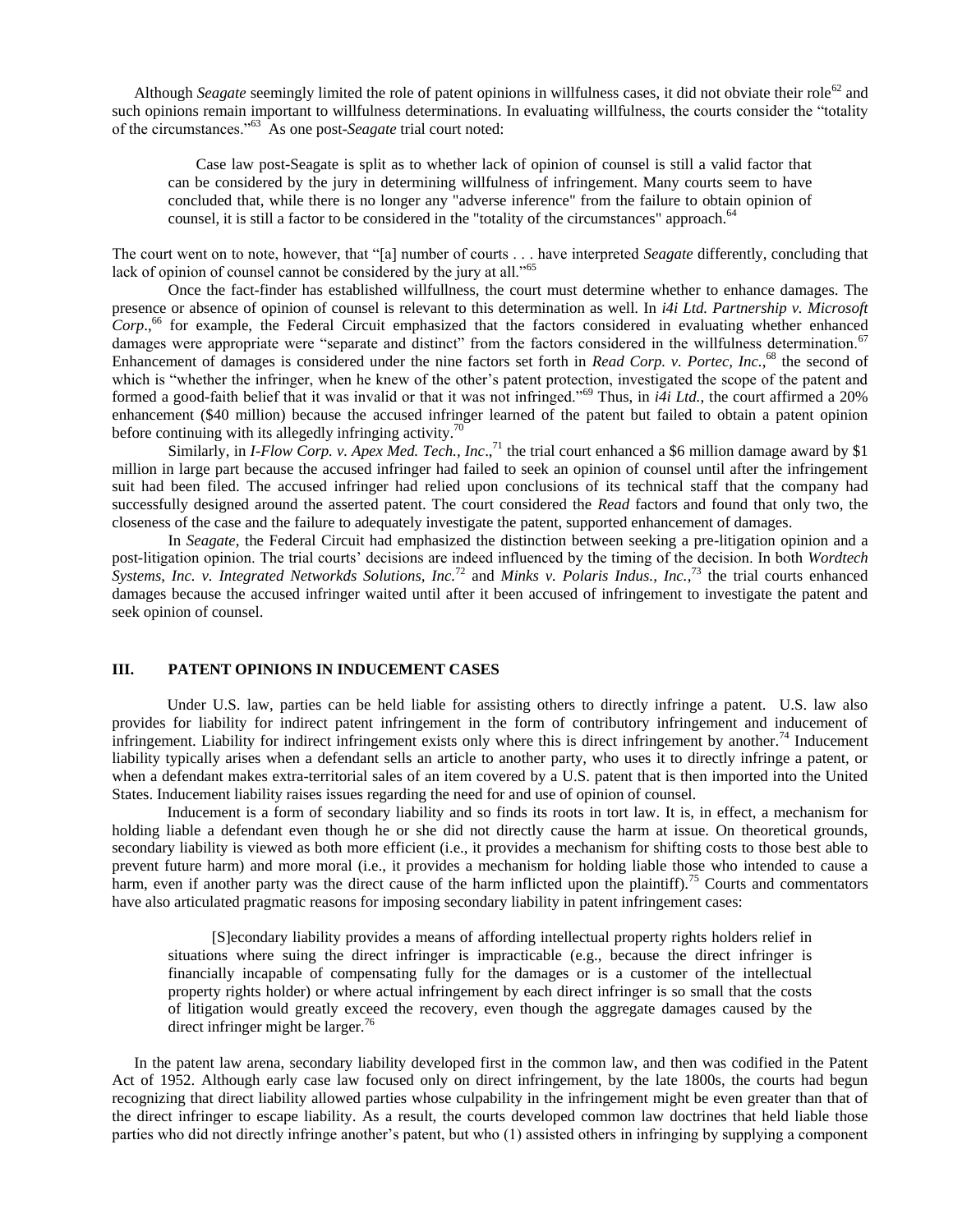part specially adapted to infringement,<sup>77</sup> or (2) supplied a component that had noninfringing uses but was used for infringing purposes.<sup>78</sup> Although the courts hesitated to adopt a rule that would impose automatic liability upon a defendant who sold a component that had both infringing and noninfringing uses, the courts did impose liability upon defendants who actually encouraged—i.e., induced—direct infringement by others.

The Patent Act of 1952 codified these notions of direct and indirect liability. Section 271(a) of the Patent Act imposes direct liability upon those who make, use, sell, or offer for sale in the United States inventions patented by others, as well as upon those who import patented inventions into the United States.<sup>80</sup> Direct patent infringement is, in effect, a form of strict liability.<sup>81</sup> The Patent Act divided the common law notion of indirect liability into two distinct causes of action: (1) contributory infringement, which imposes liability for supplying parts or services that are specially suited to infringe,  ${}^{82}$  and (2) inducement of infringement. ${}^{83}$ 

Section 271(b), which addresses inducement liability, has very simple language: "Whoever actively induces infringement of a patent shall be liable as an infringer."<sup>84</sup> The Patent Act left it to the courts to flesh out the parameters of this sparse language. In particular, the courts were faced with the issue of identifying *intent* for inducement, an issue that almost inevitably implicates the role of opinion of patent counsel.

### **A.** *DSU Medical Corp.*

In many ways, *DSU Medical Corp. v. JMS Co., Ltd.*<sup>85</sup> set the stage for examining the role of patent opinions in inducement cases, although it did not discuss the issue directly. *DSU Medical* was a 2006 en banc decision by the Federal Circuit. The plaintiff, DSU Medical Corp., had sued the defendants for direct infringement, inducement to infringe, and contributory infringement of two patents. The Federal Circuit, sitting en banc on this issue alone, addressed the issue of intent in the context of induced infringement.<sup>86</sup>

In earlier cases, the Federal Circuit had made it clear that inducement required: (1) direct infringement by another; (2) actual or constructive knowledge of the patent by the inducer; and  $(3)$  intent to induce infringement.<sup>87</sup> It was unclear, however, what "intent" meant in this context. In fact, there was a split of authority in Federal Circuit precedent on this point. In *Hewlett-Packard Co. v. Bausch & Lomb, Inc.*, <sup>88</sup> decided in 1990, a three-judge panel of the Federal Circuit held that Section 271(b) inducement liability required only an intent to cause the acts that constitute infringement. Just three months later, another panel of the Federal Circuit decided *Manville Sales Corp. v. Paramount Systems, Inc.*<sup>89</sup> Although rules of precedent would dictate that the *Manville Sales* panel follow the rule articulated earlier by the *Hewlett-Packard* panel, the *Manville Sales* court articulated a different, higher, standard for inducement liability: "It must be established that the defendant possessed specific intent to encourage another's infringement and not merely that the defendant had knowledge of the acts alleged to constitute inducement.<sup>790</sup>

The difference between the two standards is stark: under the lower *Hewlett-Packard* standard, the alleged inducer need only intend to cause the acts of the third party that lead to direct infringement. Under the higher *Manville Sales* standard, the alleged inducer must actually intend to induce direct infringement by another. These conflicting standards generated considerable uncertainty for parties and courts. Some courts adopted the lower *Hewlett-Packard* standard,<sup>91</sup> some the higher *Manville Sales* standard.<sup>92</sup> Some avoided the issue by noting the split in authority but finding that the facts of the particular case at issue would dictate the same result regardless of which standard was applied.<sup>93</sup>

The *DSU Medical* en banc court resolved the confusion by adopting the higher *Manville Sales* definition of intent. Proof of inducement under Section 271(b) of the Patent Act requires that the patentee show "the alleged infringer's actions induced infringing acts *and* that he knew or should have known his actions would induce actual infringements.<sup>"94</sup> This decision had the (perhaps unintended) effect of heightening the incentive to seek a patent opinion.

The patentee in *DSU Medical* sued two defendants, JMS and ITL, for infringing patents on a needle guard assembly. ITL made "open" needle guard assemblies abroad, and sold them to JMS for distribution in the U.S. The open needle guard assemblies had to be "closed" in order for patent infringement to occur. JMS closed the guards around the assemblies before importing them and selling them to U.S. customers. Evidence at trial showed that ITL knew of the patent and intended that JMS complete the assembly by closing the guards. ITL, however, presented evidence that it did not intend to infringe. The jury found JMS liable for direct infringement (a strict liability offense), but did not find ITL liable for inducement because of lack of intent.

The Federal Circuit affirmed this finding, noting several facts that evidenced a lack of intent on ITL's part to induce infringement by JMS: (1) ITL had consulted an Australian attorney, who had opined that the product did not infringe; (2) ITL had obtained letters from U.S. patent counsel opining that the product did not infringe; and (3) one of the owners of ITL had participated in the design of the product and testified that ITL had no intent to infringe.<sup>95</sup> The court concluded that "on this record, the jury was well within the law to conclude that ITL did not induce JMS to infringe by purposefully and culpably encouraging JMS's infringement."<sup>96</sup>

Thus, although *DSU Medical* did not directly address the role of patent opinions in determining the intent necessary to support a finding of inducement liability, $97$  the decision implicitly suggested that the presence of such opinions could negate the finding of the requisite intent to support imposition of inducement liability. This suggestion, combined with the heightened standard of intent adopted by the en banc court, elevated the role of patent opinions in inducement cases,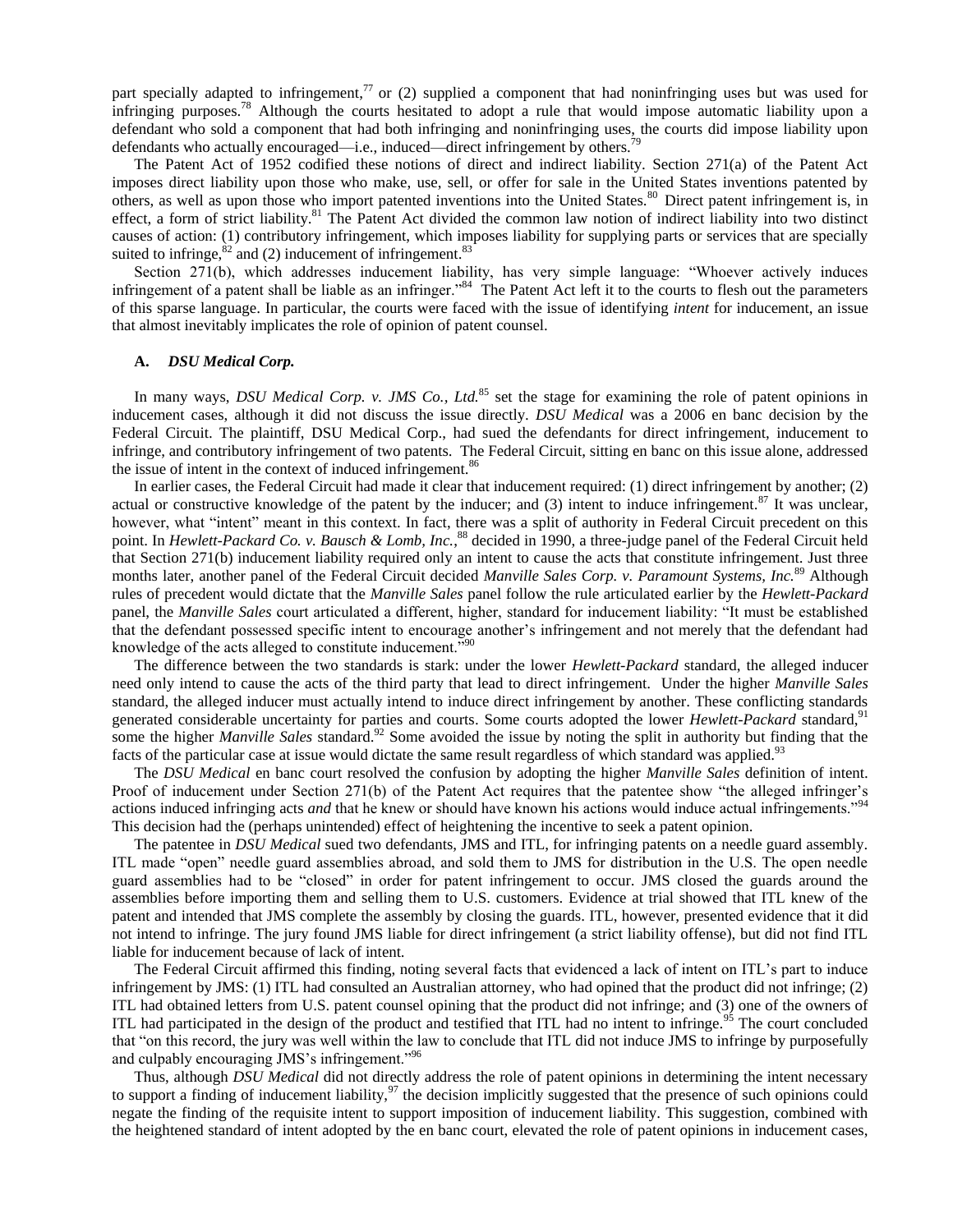although the extent of this elevation was uncertain. One subsequent lower court held that non-infringement opinions of counsel are probative, but not dispositive, regarding lack of intent to infringe.<sup>98</sup> Another found that the presence of a non-infringement opinion of counsel was sufficient evidence of lack of intent to overcome a patentee's motion for summary judgment.<sup>9</sup>

A more critical question remain unresolved by *DSU*, however. While obtaining a patent opinion could obviate inducement liability, would failure to obtain such an opinion imply such liability (i.e., was there a "negative inference" in this area)? The issue was explored further by the Federal Circuit in 2008, in *Broadcom Corp. v. Qualcomm Inc.*,<sup>100</sup> which addressed the intersection of *Seagate* and *DSU Medical*. 101

### **B.** *Broadcom Corp.*

In *Broadcom Corp v. Qualcomm Inc.*, a panel of the Federal Circuit held that a jury can consider failure to obtain an opinion of counsel in deciding whether the defendant had the necessary intent to induce infringement.<sup>102</sup> The timing of the case is significant. Qualcomm was found liable at trial for direct and induced infringement of Broadcom's patent and was assessed damages of \$20 million. Ten days after the trial court denied all of Qualcomm's post-trial motions, the Federal Circuit issued its opinion in *Seagate. Broadcom* was thus being considered by the trial and appellate courts during a period in which the rules regarding patent opinions were in flux.

Qualcomm's position on appeal was that *Seagate* made patent opinions irrelevant in the context of inducement as well as in the context of willfulness. Qualcomm argued that it had not sought non-infringement opinions because it had already received invalidity opinions for each patent.<sup>103</sup> However, Qualcomm elected not to waive the attorney-client privilege and rely upon those invalidity opinions during litigation.<sup>104</sup> Rather, Qualcomm argued that the opinion of counsel was no longer relevant to inducement. It contended that the specific intent for proving inducement under *DSU Medical* was higher than the willfulness standard under *Seagate*, and so opinion of counsel, which is irrelevant to willfulness, should be irrelevant to specific intent as well.<sup>105</sup> Broadcom countered that patent opinions were one factor to consider among many and that *Seagate* did not address the standard of intent for inducement, much less rule that the presence or absence of such letters was irrelevant to the intent inquiry.<sup>106</sup>

The *Broadcom* panel explained that while Qualcomm was correct in asserting there is no affirmative duty to seek a patent opinion and that no adverse inference may be drawn from failure to obtain an opinion with regard to determinations of willfulness, Qualcomm was incorrect in arguing that *Seagate* altered the intent standard for inducement.<sup>107</sup> *DSU Medical* required specific intent to encourage another's infringement. Specific intent, in turn, means "knew or should have known that [the] actions would induce actual infringements."<sup>108</sup> Opinion-of-counsel evidence is relevant to whether a defendant knew or should have known his actions would lead to direct infringement, although the court emphasized such evidence should be considered "along with other factors."<sup>109</sup> Moreover, the court stated, failure to obtain an opinion may also be "probative of intent in this context."<sup>110</sup> The court explained: "It would be manifestly unfair to allow opinion-of-counsel evidence to serve an exculpatory function, . . . and yet not permit patentees to identify failures to procure such advice as circumstantial evidence of intent to infringe."<sup>111</sup>

The *Broadcom* panel in effect created an adverse inference (albeit a perhaps weak one) for patent opinions in the inducement context, even though the *Knorr-Bremse* en banc court had rejected such an adverse inference in the willfulness context. The explanation for this seeming dichotomy might lie in the role that enhanced damages play in patent law. In his dissent in *Knorr-Bremse*, Judge Dyk argued that enhanced damages are a form of punitive damages and punitive damages, under Federal Circuit precedent, require "reprehensible behaviour."<sup>112</sup> Although Judge Dyk did not carry the day on that point with the *Knorr-Bremse* majority, Federal Circuit precedent does take a cautious view of punitive damages. To the extent that a willfulness determination carries such overtones, it is not surprising the court is wary. Inducement, however, carries no such punitive damages connotations, and so might make the court more amenable to the creation and application of adverse inferences.

## **C.** *SEB S.A. / Global-Tech*

In 2010, a panel of the Federal Circuit addressed the issue of the standard of knowledge for inducement of infringement, holding that "deliberate indifference" to potential patent rights is sufficient to satisfy the knowledge requirements for induced infringement. *SEB S.A. v. Montgomery Ward & Co.*<sup>113</sup> involved a dispute over a patented deep fryer marketed by SEB in the United States through a subsidiary. Pentalpha, a manufacturer of household appliances, studied several deep fryers sold in Hong Kong, including a SEB deep fryer that did not carry U.S. patent markings. Pentalpha sought, and received, a "right-to-use" opinion from a U.S. patent attorney that its deep fryer would not infringe any U.S. patent before marketing its product. However, Pentalpha did not disclose to the attorney the deep fryers it had examined or copied in making its own product. Pentalpha then sold its deep fryers overseas to three U.S. retailers, who imported them into the United States. At trial, the jury found that Pentalpha was liable for both willful infringement and inducement of infringement. Pentalpha appealed.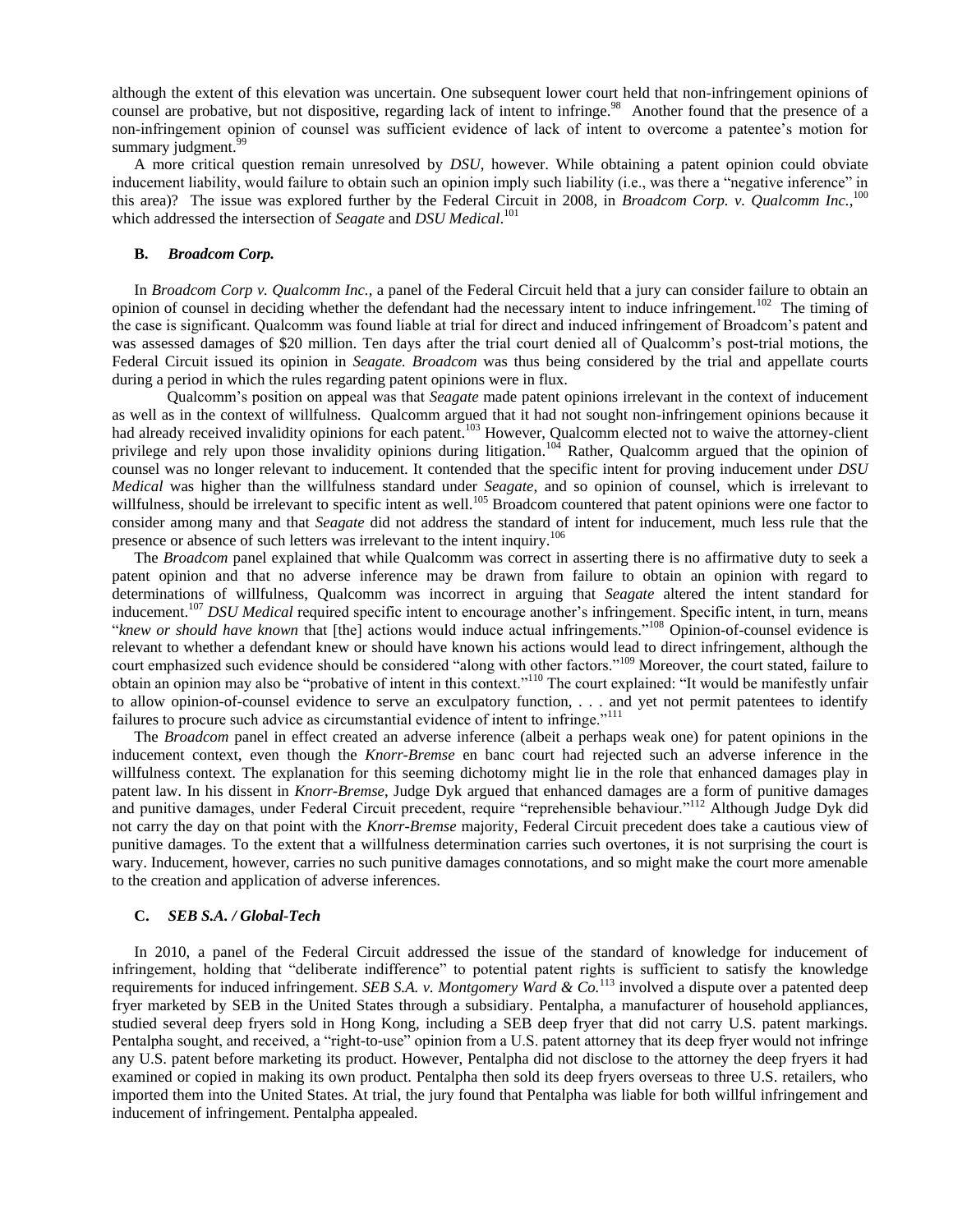The appellate court affirmed the trial court's decision that Pentalpha was liable for inducement of infringement under Section 271(b), finding that Pentalpha's "deliberate indifference of a known risk" regarding whether its product might infringe a patent satisfied the state of mind element for actively inducing infringement under the Patent Act.<sup>114</sup> One issue presented in *SEB* was whether actual knowledge of existing patent rights was required before a party could be liable for inducement to infringe. The Federal Circuit interpreted Section 271(b) as meaning that "the standard of deliberate indifference . . . is not different from actual knowledge, but it is a form of actual knowledge."<sup>115</sup> The Federal Circuit explained: "[D]eliberate indifference' is not necessarily a 'should have known' standard. The latter implies a solely objective test, whereas the former may require a subjective determination that the defendant knew of and disregarded the overt risk that an element of the offense existed."<sup>116</sup>

For purposes of this paper, however, the important question raised by *SEB* is what role does opinion of counsel play in the determination of inducement liability? The *SEB* panel found that "Pentalpha deliberately disregarded a known risk that SEB had a protective patent."<sup>117</sup> The court explained that the *DSU Medical* "knowledge of the patent" requirement is met by either (1) actual knowledge of the patent or (2) deliberate indifference" to the existence of the patent.<sup>118</sup>

Unlike the situation in *DSU Medical,* there was no direct evidence in *SEB* that the accused infringer had actual knowledge of the patent. However, Pentalpha had purchased and copied a SEB deep fryer. Although it hired a patent attorney to conduct a "right-to-use study," it did not inform the attorney that it had copied SEB's product. The Federal Circuit noted: ―A failure to inform one's counsel of copying would be highly suggestive of deliberate indifference in most circumstances."<sup>119</sup> It certainly suggests that the patent opinion obtained and relied upon by Pentalpha was less than fully-informed. Moreover, Pentalpha's president was knowledgeable about U.S. patent law, and Pentalpha and SEB had had an earlier business relationship involving patented products. Finally, Pentalpha produced no exculpatory evidence indicating that it believed there were no patents covering the accused product other than the fact that the product it purchased in Hong Kong had no U.S. patent markings (and the court apparently saw no reason that a product sold in Hong Kong would carry such markings).<sup>120</sup> Thus, the court found, there was sufficient evidence in the record that Pentalpha had deliberately ignored the risk that SEB had a patent.

*SEB*'s treatment of patent opinions is instructive. The case does not present an adverse inference scenario as seen in *Broadcom*, because the accused inducer in *SEB* had indeed sought opinion of counsel. However, that opinion was not fully-informed, as Pentalpha had withheld key facts from patent counsel. In effect, the *SEB* appellate court was making the point that obtaining opinion of counsel is not a mere checklist item that will absolve the client of the necessary intent to support inducement liability.

The U.S. Supreme Court granted certiorari and issued its decision in *Global-Tech Appliances, Inc. v. SEB, S.A.*,<sup>121</sup> on May 31, 2011. The Court held that "induced infringement under  $\S$  271(b) requires knowledge that the induced acts constitute patent infringement."<sup>122</sup> The accused infringer, Pentalpha, was found to have had "knowledge" under the doctrine of willful blindness,<sup>123</sup> a doctrine imported by the Court from criminal law that holds "that defendants cannot escape the reach of these statutes by deliberately shielding themselves from clear evidence of critical facts that are strongly suggested by the circumstances."<sup>124</sup>

As the *Global-Tech* Court noted, the accused infringer's failure to fully inform its patent counsel about the inventions it had copied supported the finding of willful blindness. This doctrine requires: "(1) the defendant must subjectively believe that there is a high probability that a fact exists and (2) the defendant must take deliberate actions to avoid learning that fact."<sup>125</sup> Thus, "a willfully blind defendant is one who takes deliberate actions to avoid confirming a high probability of wrongdoing and who can almost be said to have actually known the critical facts.<sup>126</sup>

Although the Federal Circuit's test was too lax, requiring only a "known risk" of infringing acts of inducement and a "deliberate indifference" to that risk, $127$  the Supreme Court nonetheless found the evidence supported a finding that the accused infringer, Pentalpha, was liable for inducement under the Court's higher standard. Pentalpha's failure to fully inform its patent counsel about its copying activities before seeking a right-to-use opinion was critical in this regard:

On the facts of this case, we cannot fathom what motive [Pentalpha's CEO and president John] Sham could have had for withholding this information other than to manufacture a claim of plausible deniability in the event that his company was later accused of patent infringement.<sup>128</sup>

 The *Global-Tech* Court did not set out to address the role of patent counsel in inducement cases, nor did it set forth a rule that fully-informed patent counsel opinions are needed to overcome a finding of willful blindness in inducement cases. One could easily imagine a scenario in which an accused infringer did not seek a patent counsel opinion and yet nonetheless could not be said to be willfully blind to facts showing knowledge of inducement. However, *Global-Tech* does make it clear that a failure to fully inform patent counsel of the facts before seeking such opinions can create the requisite knowledge needed to support a finding of inducement of patent infringement.

# **IV. THE "AMERICA INVENTS ACT"**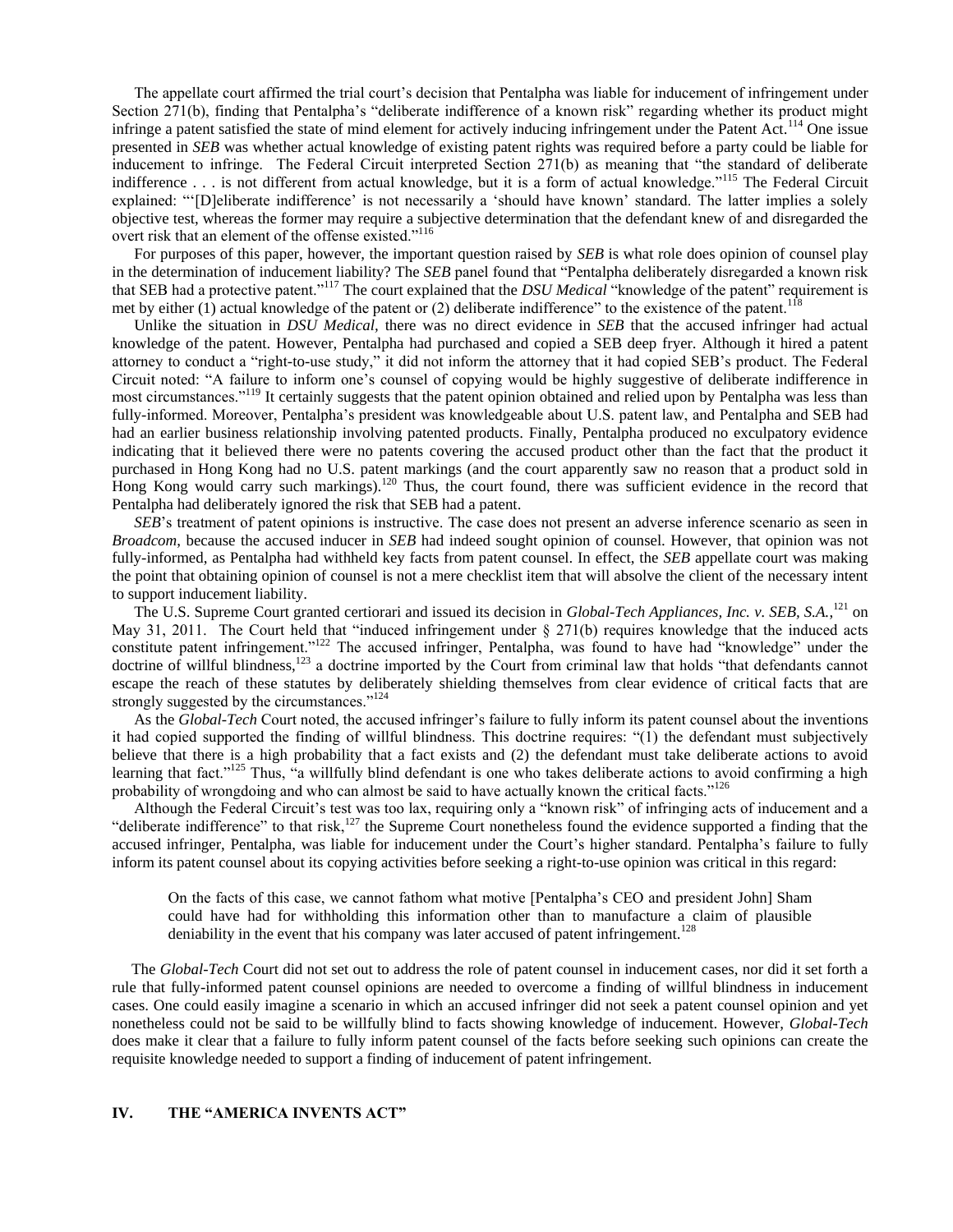Willfullness and enhanced damages have played a large role in the pending patent reform legislation of the 112<sup>th</sup> Congress. S. 23, the Patent Reform Act, as reported, would have added the following language to the Patent Act:

The court may increase damages up to 3 times the amount found or assessed if the court or the jury, as the case may be, determines that the infringement of the patent was willful. Increased damages under this subsection shall not apply to provisional rights under section 10 154(d). Infringement is not willful unless the claimant proves by clear and convincing evidence that the accused infringer's conduct with respect to the patent was objectively reckless. An accused infringer's conduct was objectively reckless if the infringer was acting despite an objectively high likelihood that his actions constituted infringement of a valid patent, and this objectively-defined risk was either known or so obvious that it should have been known to the accused infringer.<sup>129</sup>

This language in effect would have codified the holding of *Seagate.* It also limited the awarding of enhanced damages to cases involving willful infringement—a limitation not explicitly found in existing Patent Act language, which simply provides for the possible increase in damages of up to three times. In practice, however, the Federal Circuit's precedent had evolved a standard that essentially defined "willful infringement" in terms of "objective recklessness," and so this language could be viewed as a mere codification of existing jurisprudence.<sup>130</sup>

 However, this language was deleted by amendment from the version reported out from the Senate Judiciary Committee to the full Senate and more subdued language was substituted, in effect proposing a new section new section 298 to the Patent Act as follows:

The failure of an infringer to obtain the advice of counsel with respect to any allegedly infringed patent or the failure of the infringer to present such advice to the court or jury may not be used to prove that the accused infringer willfully infringed the patent or that the infringer intended to induce infringement of the patent.<sup>131</sup>

On March 8, 2011, the Senate passed, in a 95-5 vote, S.23 containing this language. On April 14, 2011, the House Committee on the Judiciary approved identical language in section 16 of H.R.  $1249$ <sup>13</sup>

As explained in a Congressional Service Research report on the proposed legislation,<sup>133</sup> existing doctrine regarding willful infringement of patents "has proven controversial."<sup>134</sup> As the report notes:

Some observers believe that this doctrine ensures that patent rights will be respected in the marketplace. Critics of the policy believe that the possibility of trebled damages discourages individuals from reviewing issued patents. Out of fear that their inquisitiveness will result in multiple damages, innovators may simply avoid looking at patents until they are sued for infringement. To the extent this observation is correct, the law of willful infringement discourages the dissemination of technical knowledge, thereby thwarting one of the principal goals of the patent system. Fear of increased liability for willful infringement may also discourage firms from challenging patents of dubious validity.<sup>1</sup>

Although we await adoption and enactment of the final legislation, it is interesting to note that the more subdued language adopted by the Senate and the House Judiciary Committee again codifies the Federal Circuit's rulings barring the use of a negative inference for willfulness cases. The language goes a step further, however, by also barring the weak negative inference created by the *Broadcomm* court in the context of inducement.

## **IV. CONCLUSION**

 The Federal Circuit's recent decisions regarding the role of patent opinions are inconsistent. Although the presence or absence of an opinion is no longer conclusive evidence of the presence or absence of willful infringement, the existence of such a letter can be used as evidence to negate the intent necessary to support a finding of willfulness. And, if willfulness is found, the presence or absence of an opinion can affect the imposition of enhanced damages.

By contrast, if the accused infringer is faced with potential inducement liability, the opinion has a heightened value because its presence helps show that the accused inducer is not deliberately indifferent to the existence of the patent. Moreover, the absence of an opinion in this context can create the kind of adverse inference that leads to liability that was rejected by the Federal Circuit in the willfulness arena. Thus, patent opinions now play a larger role in inducement cases than they do in willful cases—but their impact can be substantial in both settings.

In light of these developments, what advice should the legal profession give businesses about the role of patent opinions and their relevancy to business practices? Patent opinions are not cheap. The reported median cost of a validity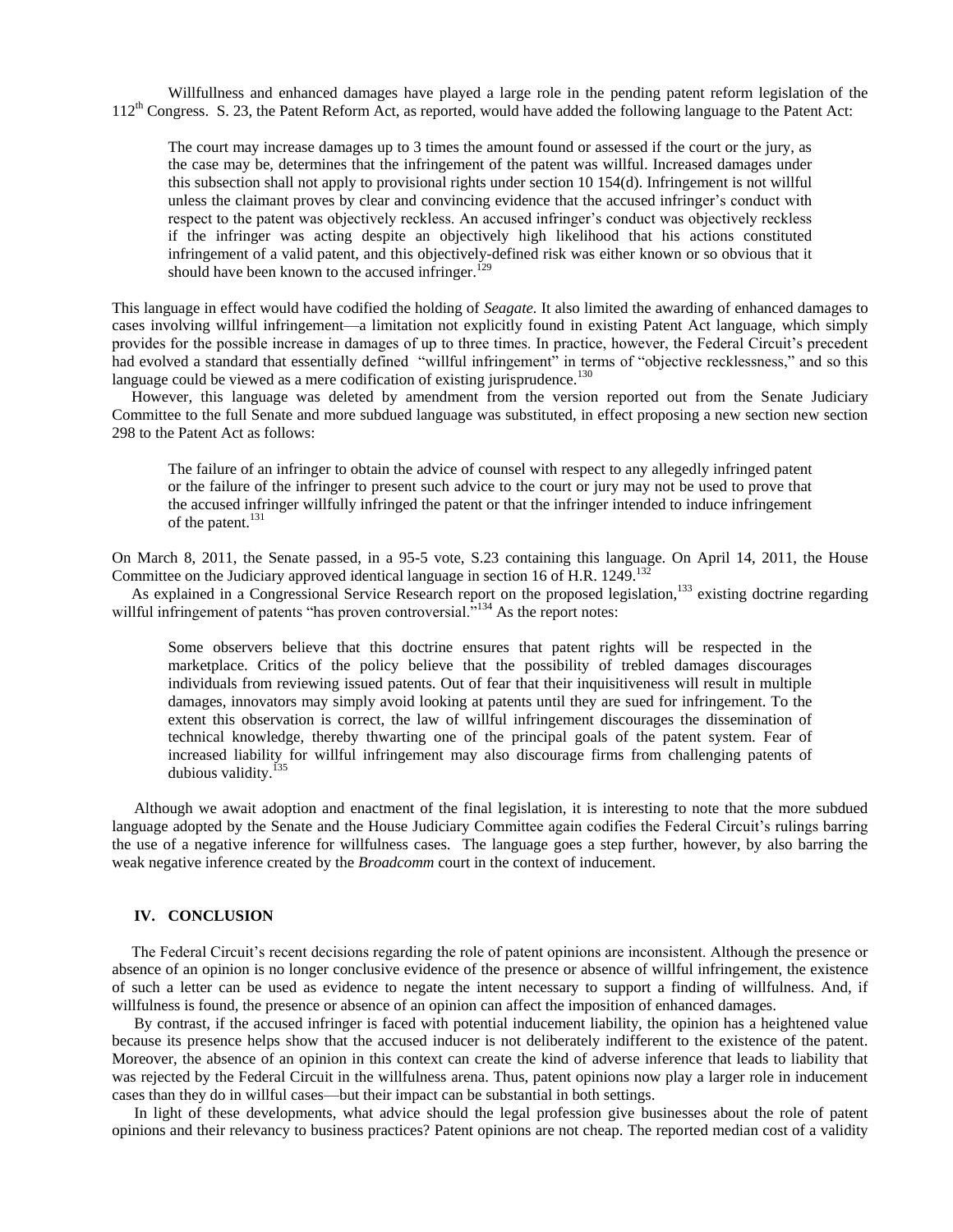opinion in 2008 was \$12,000; the reported median cost of infringement opinion in 2008 was \$10,000.<sup>136</sup> Complicated opinions can cost in excess of \$100,000, however.<sup>137</sup> Chief Justice Newman warned in his concurrence in *Knorr-Bremse* of the "disproportionate burdens" that a "per se rule that every possible related patent must be exhaustively studied by expensive legal talent" would place on "otherwise law-abiding commercial enterprise."<sup>138</sup> Opinion costs can mount rapidly for a business that is operating in a patent-dense field and is thus faced with a number of potentially infringing patents that must be investigated.

Yet the cost of patent opinions is dwarfed by the monstrous cost of patent litigation in the U.S. courts. Reported median costs of litigation in 2008 where less than \$1 million was at stake was \$650,000.<sup>139</sup> Where more than \$25 million was at stake, those median costs rose to \$5.5 million.<sup>140</sup> Given these numbers, perhaps the best advice that can be given to businesses operating in the U.S. is to err on the side of caution and to seek a patent opinion whenever reasonable doubt about potential liability exists.

At first glance, this advice smacks of a full-employment measure for the patent bar, rather than sound business and legal strategy. And yet, there is a greater societal good to be had from encouraging potential infringers to seek competent legal advice before proceeding with dubious activities. Patent opinions help ensure that businesses will take a serious look at the potential existence and impact of the patents of others before acting. This practice leads to greater protection for patent holders, and a greater overall respect for intellectual property rights – the same goal espoused by Congress when it created the Federal Circuit in  $1982$ <sup>141</sup>

<sup>2</sup> 35 U.S.C. § 271(a) (setting forth parameters for direct patent infringement liability).

5 *Id*.

 $\overline{a}$ 

6 *Id*.

 $^{7}$  35 U.S.C. §§ 1-376.

 $8$  *Id.*  $\S$  284 ("the court may increase the damages up to three times the amount found or assessed").

<sup>10</sup> See Aro Mfg. Co. v. Convertible Top Replacement Co., 377 U.S. 479, 508 (1961); Beatrice Foods Co. v. New England Printing & Lithographing Co., 923 F.2d 1576, 1578 (Fed. Cir. 1991).

<sup>11</sup> In re Seagate Tech., LLC, 497 F.3d 1360, 1368 (Fed. Cir. 2007).

<sup>13</sup> *See* Kimberly A. Moore, *Empirical Statistics on Willful Patent Infringement*, 14 FED. CIR. B.J. 227, 232 (2004) (finding that over 90% of patent infringement complaints allege willfulness).

<sup>19</sup> Knorr-Bremse Systeme-Fuer Nutzfarhzeuge GmbH v. Dana Corp, 383 F.3d 1337, 1343 (Fed. Cir. 2004) (en banc) (citing *Advisory Committee on Industrial Innovation Final Report*, Dep't of Commerce (Sept. 1979)).

- <sup>20</sup> *Underwater Devices*, 717 F.2d at 1385 (Fed. Cir. 1983) (quoting attorney memorandum to client).
- <sup>21</sup> *Id.* at 1389-90(citations omitted).

- <sup>25</sup> *Id*. at 1572-73 (quoted in *Knorr-Bremse*, 383 F.3d at 1343).
- <sup>26</sup> 383 F.3d 1337 (Fed. Cir. 2004) (en banc).
- <sup>27</sup> *Id*. at 1345.

 $<sup>1</sup>$  As described by the World Intellectual Property Organization ("WIPO"): "In general, an application for a patent must</sup> be filed, and a patent shall be granted and enforced, in each country in which you seek patent protection for your invention, in accordance with the laws of that country." *Frequently Asked Questions( FAQs)*, "How can a patent be obtained worldwide," *available at* [www.wipo.int/patentscope/en/patents\\_faq.html#rights](http://www.wipo.int/patentscope/en/patents_faq.html#rights) In the United States, 35 U.S.C. § 271 sets forth the parameters of patent-infringing behavior and explicitly limits infringement to activity occurring ―within the United States.‖ *See generally* Timothy R. Holbrook, *Extraterritoriality in U.S. Patent Laws*, 39 WM. & MARY L. REV. 2119 (2008).

<sup>3</sup> For a brief overview, see Matthew D. Thayne, *What Every Business Executive and In-House Attorney Should Know about Obtaining and Using Patent Opinions*, INTELL. PROP. TODAY*,* June 2009, at 31, 31. A more detailed overview can be found at MARK J. THRONSON, ET AL., INTELLECTUAL PROPERTY LEGAL OPINIONS § 1.04 (2d ed. 2010).

<sup>4</sup> Thayne, *supra* note 2, at 31.

 $9$  *Id.* § 285 ("the court in exceptional cases may award reasonable attorney fees to the prevailing party"). The Federal Circuit has determined that willful infringement may render a case "exceptional." *See, e.g.*, Modine Mfg. Co. v. The Allen Group, Inc., 917 F.2d 538, 543 (Fed. Cir.1990).

<sup>&</sup>lt;sup>12</sup> Section 284 provides that "the court *may* increase the damages up to three times the amount found or assessed." 35 U.S.C. § 284.

<sup>14</sup> *Id*. at 237.

<sup>15</sup> *Id.*

<sup>16</sup> 717 F.2d 1380 (Fed. Cir. 1983).

<sup>17</sup> *Id.* at 1389-90.

<sup>18</sup> *Id.* at 1369.

<sup>22</sup> 793 F.2d 1565 (Fed. Cir. 1986).

<sup>23</sup> *Id*. at 1580.

<sup>24</sup> 853 F.2d 1568 (Fed. Cir. 1988).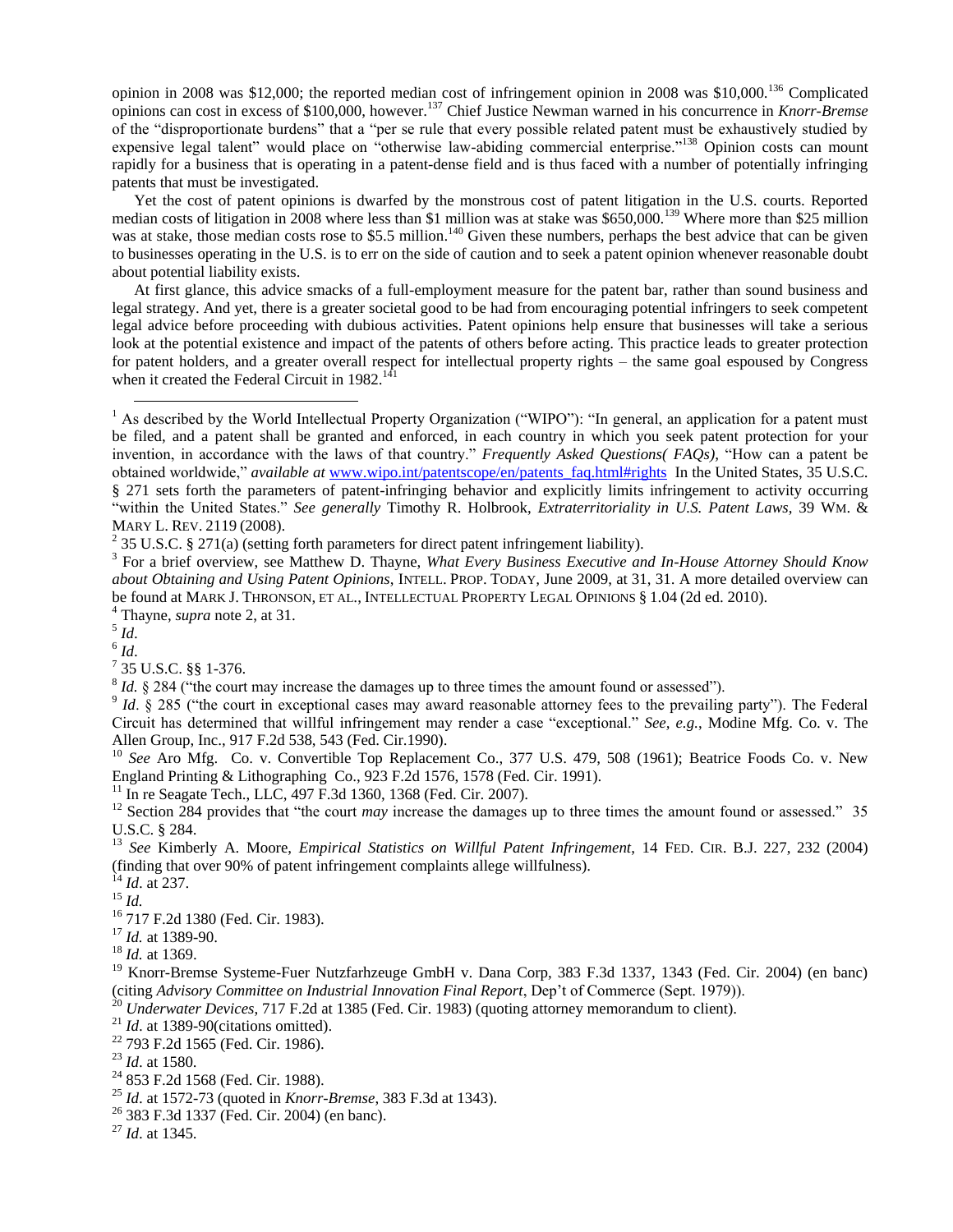*Id.* at 1344. *Id.* at 1340. *Id*. at 1347. Upjohn Co. v. United States, 449 U.S. 383, 389 (1980) (quoted in *Knorr-Bremse*, 383 F.3d at 1344). *Id*. (quoted in *Knorr-Bremse*, 383 F.3d at 1344). *Id*. (quoted in *Knorr-Bremse*, 383 F.3d at 1344). In re Seagate Tech., LLC, 497 F.3d 1360, 1372 (Fed. Cir. 2007). In re Martin Marietta Corp., 856 F.2d 619, 624 (4th Cir. 1988) (*quoted in Seagate*, 497 F.3d at 1375). *Seagate*, 497 F.3d at 1375. 383 F.3d at 1344. <sup>38</sup> *Id*. *Id*. at 1345. <sup>40</sup> *Id*. <sup>41</sup> *Id.* (quoting L.A. Gear Inc. v. Thom McAn Shoe Co., 988 F.2d 1117, 1127 (Fed. Cir. 1993)). Judge Dyk wrote a spirited dissent. *See* 383 F.2d at 1348-52 (Dyk, J., dissenting). 383 F.3d at 1346. *Id*. at 1341. 448 F.3d 1294 (Fed. Cir. 2006). *Id*. at 1299. *Id*. at 1299, 1302-03. 497 F.3d 1360 (Fed. Cir. 2007). *Id*. at 1366. *Id*. at 1366-67. *Id.* at 1369-70. Hickman v. Taylor, 329 U.S. 495, 510-11 (1947) (quoted in *Seagate*, 497 F.3d at 1373). 497 F.3d at 1374. *Id*. at 1376. *Id.* at 1368-69 (quoting *Underwater Devices*, 717 F.2d at 1389-90). *Id*. at 1371. <sup>56</sup> *Id*.  $57$  *Id.*  $^{58}\,$   $ld.$  *Id*. at 1374. <sup>60</sup> *Id.* at 1371. The *Seagate* court expressed stated that the court left "it to future cases to further develop the application of this standard.‖ *Id*. Post-*Seagate* courts have considered a number of factors, such as evidence of copying, receipt of cease and desist letters, and knowledge received during licensing negotiations, in determining whether the accused infringers knew or should have known of the objectively high likelihood of infringement. *See* Randy R. Micheletti,

Note, *Willful Patent Infringement After* In re Seagate*: Just What is "Objectively Reckless" Infringement?*, 84 CHI.-KENT L. REV. 975, 994-97 (2010).

 $<sup>61</sup>$  497 F.3d at 1369 (citation omitted).</sup>

1

<sup>62</sup> See Presidio Components Inc. v. Am. Technical Ceramics Corp., 723 F.Supp. 2d 1284, 1324 (S.D. Cal. 2010) ("the Federal Circuit did *not* hold [in *Seagate*] that failure to obtain opinion of counsel was legally irrelevant").

<sup>63</sup> *See* ACCO Brands, Inc. v. ABA Locks Mfr. Co., 501 F.3d 1307, 1312-13 (Fed. Cir. 2007); Read Corp. v. Portec, Inc., 970 F.2d 816, 826-27 (Fed. Cir. 1992).

<sup>64</sup> *Presidio*, 723 F. Supp. 2d at 1324-25 (citing Finjan Software, Ltd. v. Secure Computing Corp., C.A. No. 06-369 (GMS), 2009 U.S. Dist. LEXIS 72825, 2009 WL 2524495, at \*15 (D. Del. Aug. 18, 2009) ("While there is no longer an affirmative duty of care that requires an accused infringer to obtain an opinion of counsel, the fact that Secure did not seek any such opinion may be considered in the totality of circumstances surrounding willful infringement."); Creative Internet Adver. Corp. v. Yahoo! Inc., No. 6:07cv354, 2009 U.S. Dist. LEXIS 65690, 2009 WL 2382132, at \*5 (E.D. Tex. July 30, 2009) (noting that while it is not determinative, "the lack of opinion of counsel is one factor of many that the jury could have taken into account in determining whether Defendant willfully infringed"); GSI Group, Inc. v. Sukup Mfg. Co., 591 F. Supp. 2d 977, 981 (C.D. Ill. 2008) ("An alleged infringer's decision not to secure an opinion is relevant to show willfulness, but an alleged infringer is not required to secure an attorney opinion letter before marketing a device to avoid a claim of willfulness."); Energy Transp. Group, Inc. v. William Demant Holding A/S, C.A. No. 05-422 GMS, 2008 U.S. Dist. LEXIS 845, 2008 WL 114861, at \*1 (D. Del. Jan. 7, 2008) (denying accused infringer's motion in limine and concluding that "nothing in Seagate forbids a jury to consider whether a defendant obtained advice of counsel as part of the totality of the circumstances in determining willfulness"); Cohesive Tech., Inc. v. Waters Corp., 526 F. Supp. 2d 84, 103 (D. Mass 2007) (noting that "whether the infringer solicited or followed the advice of counsel" was one of the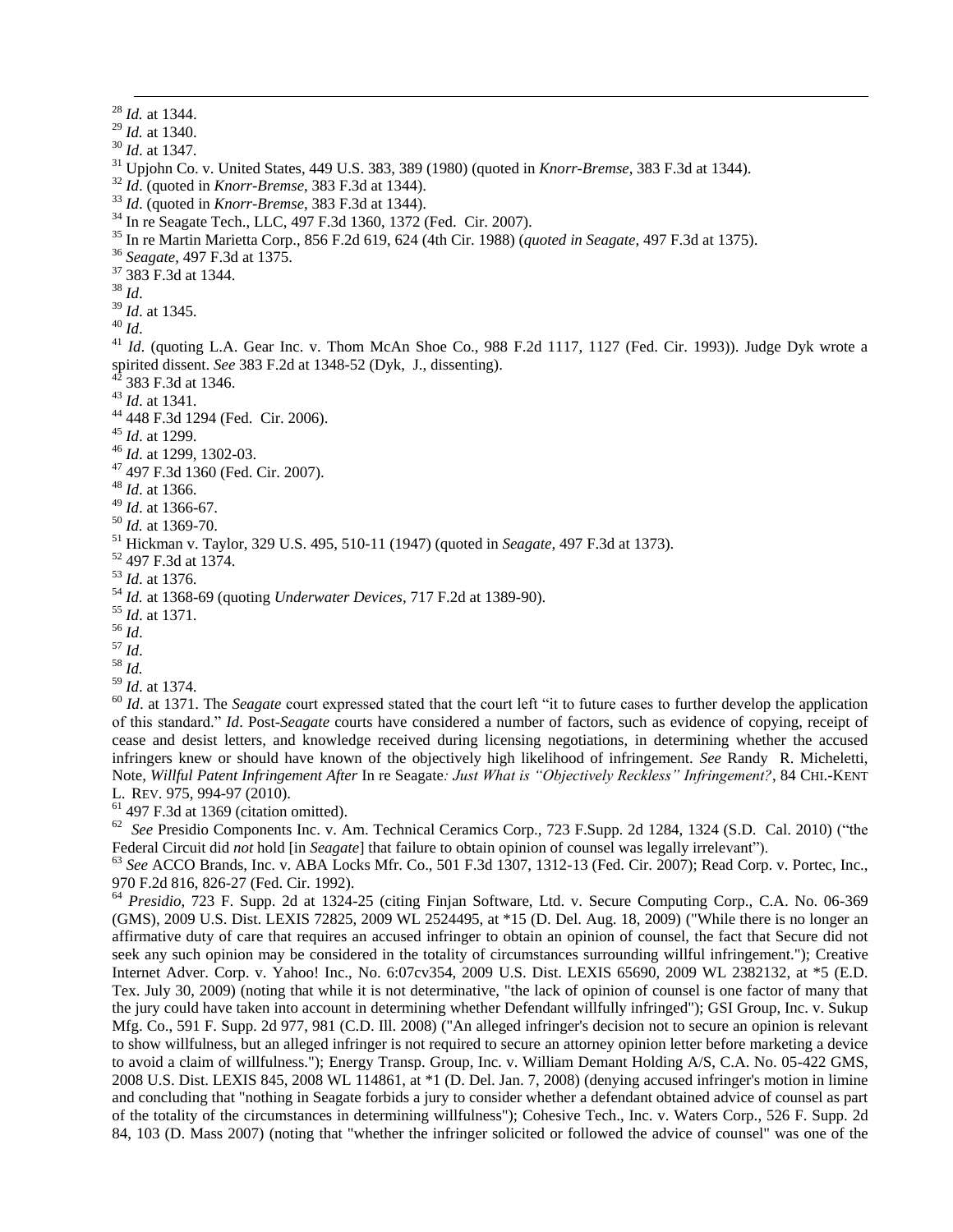factors to be considered in determining willfulness), *vacated in part & rev'd in part on other grounds*, 543 F.3d 1351, 1374 (Fed. Cir. 2008)).

<sup>65</sup> *Presidio*, 723 F.Supp. 2d at 1325 (citing Spectralytics, Inc. v. Cordis Corp., No. 05-CV-1464 (PJS/RLE), 2009 U.S. Dist. LEXIS 114575, 2009 WL 3851314, at \*4 (D. Minn. Jan. 13, 2009) (granting motion in limine excluding evidence and argument regarding opinion of counsel, including with respect to the issue of willful infringement); Anascape, Ltd. v. Microsoft Corp., No. 9:06-CV-158, 2008 U.S. Dist. LEXIS 111828, 2008 WL 7182476, at \*4 (E.D. Tex. Apr. 25, 2008) (noting that "the failure to obtain opinion of counsel is not a factor supporting willful infringement")).

The *Presidio* court ultimately determined that: "Having considered the issue, the Court agrees with what appears to be the majority view post-*Seagate* that lack of opinion of counsel, while not giving rise to an adverse inference, is still a factor that the jury *can* consider when applying the "totality of the circumstances" approach with respect to willfulness of infringement. 723 F. Supp. 2d at 1325.

 $^{66}$  589 F.3d 1246 (Fed. Cir. 2009). The Supreme Court granted certiorari in *i4i* to address the question of whether invalidity must be proven by "clear and convincing" evidence when allegedly invalidating prior art was not before the PTO during prosecution. Microsoft Corp. v. i4i Ltd. P'ship, 131 S. Ct. 647 (2010) (oral argument held April 18, 2011). <sup>67</sup> 589 F.3d at 1273.

<sup>68</sup> 970 F.2d 816 (Fed. Cir. 1992).

1

 $69$  *Id.* at 827. The remaining factors are: (1) "whether the infringer deliberately copied the ideas or design of another"; (2) "the infringer's behavior as a party to the litigation"; (3) "Defendant's size and financial condition"; (4) "closeness of the case"; (5) "duration of Defendant's misconduct"; (6) "Remedial actions by the defendant"; (7) Defendant's motivation for harm"; and (8) "whether defendant attempted to conceal its misconduct." *Id.* (citations omitted).

<sup>70</sup> 589 F.2d at 1274-75. *See also* Finjan Software, Ltd. v. Secure Computing Corp., 2009 U.S. Dist. LEXIS 72825 (D. Del. Aug. 18, 2009) (enhancing damages because accused infringer copied the patented product and failed to obtain a patent opinion); Wordtech Sys., Inc. v. Integrated Network Solutions, Inc., 2009 U.S. Dist. LEXIS 31348 (E.D. Cal. Apr., 10, 2009) (same).

<sup>71</sup> 2010 WL 114005, \*2 (S.D. Cal. Jan. 6, 2010).

72 2009 WL 113771, \*2-\*3 (E.D. Cal. Jan.15, 2009).

<sup>73</sup> 2007 WL 788418, \*1-\*2 (M.D. Fla. March 14, 2007), *aff'd*, 546 F.3d 1354, 1380-81 (Fed. Cir. 2008).

<sup>74</sup> See Joy Techs., Inc. v. Flakt, Inc., 6 F.3d 770, 774 (Fed. Cir. 1993) ("Liability for either active inducement or infringement or contributory infringement is dependent upon the existence of direct infringement.").

<sup>75</sup> Lynda J. Oswald, *International Issues in Secondary Liability for Intellectual Property Rights Infringement*, 45 AM. BUS. L. J. 247, 253-55 (2008).

<sup>76</sup> *See id*. at 254 (citations omitted).

<sup>77</sup> *See generally* Charles W. Adams, *A Brief History of Indirect Liability for Patent Infringement*, 22 SANTA CLARA COMPUTER & HIGH TECH. L.J. 369, 371-72 (2006).

<sup>78</sup> *See* Lynda J. Oswald, *The Intent Element of "Inducement to Infringe" Under Patent Law: Reflections on* Grokster, 13 MICH. TELECOMM. & TECH. L. REV. 225, 227-28 (2006).

<sup>79</sup> See 5 DONALD CHISUM, CHISUM ON PATENTS,  $\S$  17.02(1) (2006).

<sup>80</sup> 35 U.S.C. § 271(a).

 $81$  *See Jurgens v. CBK, Ltd., 80 F.3d 1566, 1570 n.2 (Fed. Cir. 1996) ("Infringement itself . . . is a strict liability offense.* ..."); Intel Corp. v. U.S. Int'l Trade Comm'n, 946 F.2d 821, 823 (Fed. Cir. 1991) ("[T]here is no intent element to *direct* infringement.").

<sup>82</sup> *Id.* § 271(c).

<sup>83</sup> *Id*. § 271(b).

<sup>84</sup> *Id*.

<sup>85</sup> 471 F.3d 1293 (Fed. Cir. 2006 en banc).

<sup>86</sup> *Id.* at 1304. The other issues in the case were decided in a traditional panel opinion.

 $87$  Insituform Techs. Inc. v. CAT Contracting, Inc., 1612 F.3d 688, 695 (Fed. Cir. 1998).

<sup>88</sup> 909 F.2d 1464, 1469 (Fed. Cir. 1990).

<sup>89</sup> 917 F.2d 544, 553 (Fed. Cir. 1990).

<sup>90</sup> *Id*.

<sup>91</sup> *See, e.g., Metabolite Lab, Inc. v. Lab. Corp. of Am. Holdings, 370 F.3d 1354, 1365 (Fed. Cir. 2004); Dynacore* Holdings Corp. v. U.S. Philips Corp., 363 F.3d 1263, 1273 (Fed. Cir. 2004).

<sup>92</sup> *See, e.g.*, Warner-Lambert Co. v. Apotex Corp., 316 F.3d 1348, 1363-64 (Fed. Cir. 2003); Minn. Mining & Mgf. Co. v. Chemque, Inc., 303 F.3d 1294, 1305 (Fed. Cir. 2002).

<sup>93</sup> See, e.g., MEMB Elec. Materials, Inc. v. Mitsubishi Materials Silicon Corp., 420 F.3d 1369, 1378 n.4 (Fed. Cir. 2005); Fuji Photo Film Co. v. Jazz Photo Corp., 394 F.3d 1368, 1377-78 (Fed. Cir. 2005).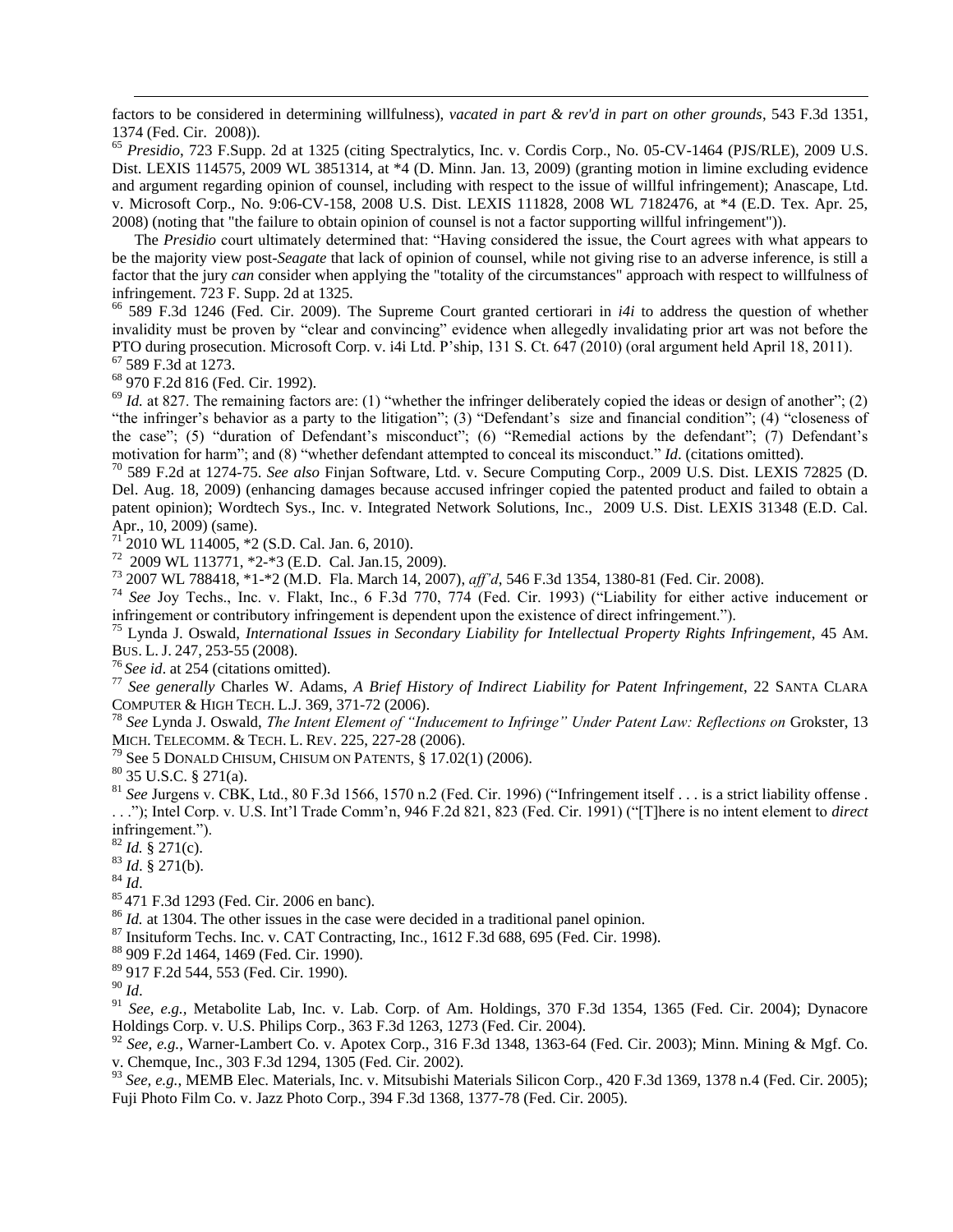A good summary of the different impacts that the two standards had in cases involving opinions of counsel is provided in Michael N. Rader, *Toward a Coherent Law of Inducement to Infringe: Why the Federal Circuit Should Adopt the* Hewlett-Packard *Standard for Intent Under §271(b)*, 10 FED. CIR. B.J. 299, 320-26 (2000-01). 471 F.3d at 1306 (quoting *Manville Sales Corp*., 917 F.2d at 553).

*Id*. at 1307.

*Id*.

<sup>97</sup> For a discussion of *DSU*'s holding on the requisite intent for inducement, as well as a discussion of subsequent lower court opinions on that issue, see Vivian Lei, *Is the Doctrine of Inducement Dead?*, 50 IDEA 875 (2010).

 *See* Semiconductor Energy Lab. Co. v. Chi Mei Optoelectronics Corp., 531 F. Supp. 2d 1084, 1113 (N.D. Cal. 2007). *See*Vnus Med. Techs., Inc. v. Diomed Holdings, Inc., 2007 U.S. Dist. LEXIS 76499, at \*4-6 (N.D. Cal. Oct. 2, 2007) (denying patentee's motion for summary judgment of induced infringement because: (1) "each defendant has offered evidence that it sought and obtained the opinion of counsel, who, in each instance provided an opinion the accused products did not infringe and/or the patents were invalid" and (2) "each defendant has offered evidence that in reliance on the opinion of its counsel, it continued to sell the accused products").

 543 F.3d 683 (Fed. Cir. 2008). *Id*. at 697. *Id.* at 698. *Id*. at 697. *Id. Id*. at 698-99. *Id*. at 697. *Id*. at 699. *Id.* (emphasis in original) (quoting *DSU Medical*, 471 F.3d at 1306). *Id. Id*. *Id*. *Knorr-Bremse*, 383 F.3d at 1348 (Dyk, J., dissenting). <sup>113</sup> 594 F.3d 1360 (Fed. Cir. 2010),  $\frac{af}{d}$  sub nom., Global-Tech Appliances, Inc. v. SEB, S.A., 563 U.S. (May 31, 2011). <sup>114</sup> *Id.* at 1377. Pentalpha subsequently filed a motion for rehearing en banc, which was denied. *Id*. *Id.* at 1376. *Id.* at 1377. *Id.* at 1376-77. *Id.* at 1377. *Id*. at 1378. 563 U.S. (May 31, 2011). *Id*., slip op. at 10. *Id*. *Id*. <sup>125</sup> *Id.* at 13 (footnote omitted). *Id*. at 14. *Id*. *Id.* at 15. <sup>129</sup> Patent Reform Act of 2011, S. 23, 112<sup>th</sup> Cong., 1<sup>st</sup> sess., sec. 4 (as introduced) (proposed language to modify 35 U.S.C. § 284). *See, e.g.*, *Seagate*, 497 F.3d 1360; Beatrice Foods Co. v. New England Printing & Lithographing Co., 923 F.2d 1576, 1578 (Fed. Cir. 1991). S. 23,  $112^{th}$  Cong.,  $1^{st}$  Sess. (2011). H.R. 1249, 112<sup>th</sup> Cong., 1<sup>st</sup> Sess., sec. 16 (2011). <sup>133</sup> U.S. Congressional Research Service. Patent Reform in the 112<sup>th</sup> Congress: Innovation Issues (R41638; March 9, 2011), by Wendy H. Schacht & John R. Thomas, *available at* http://ipmall.info/hosted\_resources/crs/R41638\_110309.pdf; Accessed: April 17, 2011.

*Id*. at 14.

*Id*.

- *Id*.
- *See* Moore, *supra* note 13, at 228 n.5.
- *Knorr-Bremse*, 717 F.2d at 1385.